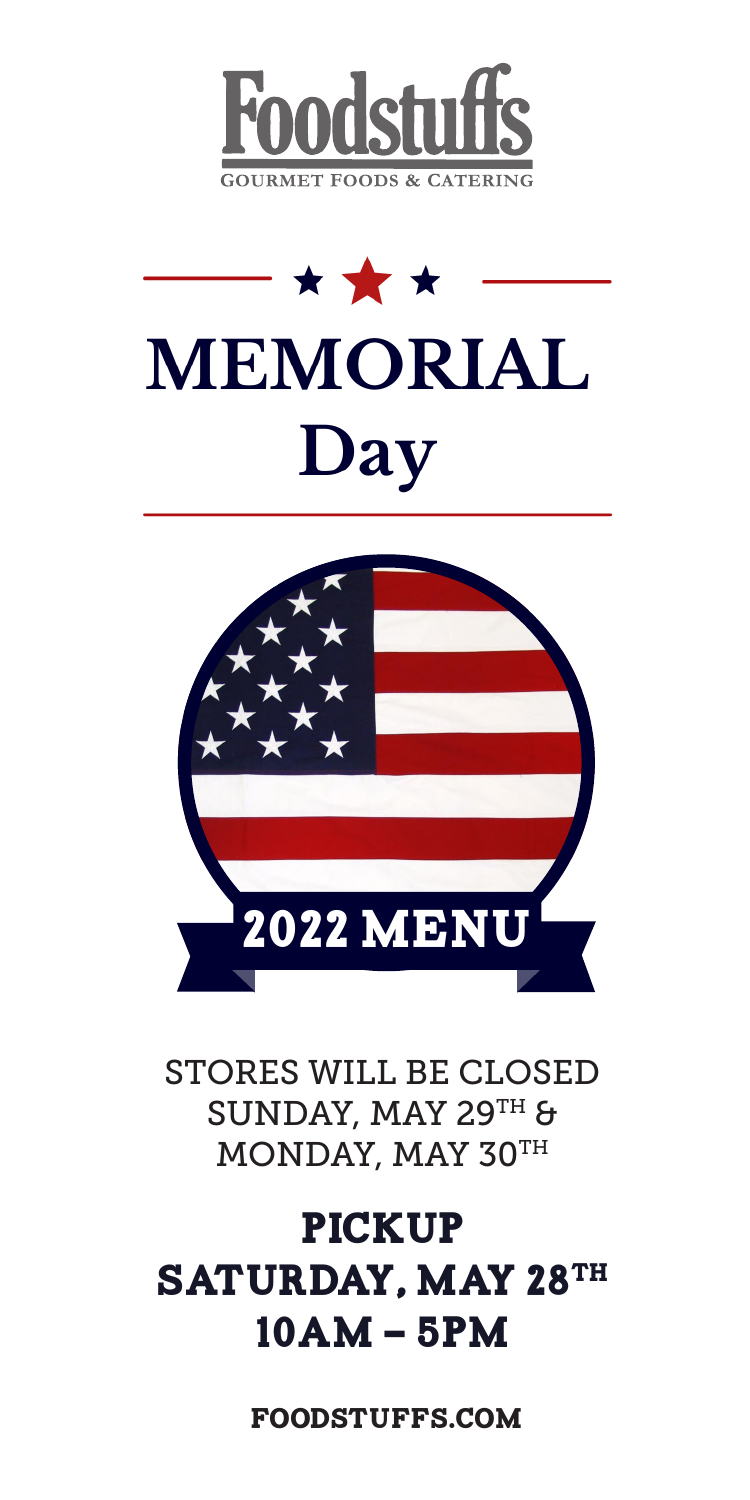## **APPETIZERS**

| <b>GUACAMOLE</b><br>Traditional guacamole with avocados, tomatoes, onions,<br>cilantro, lemon juice & jalapeños<br>(approximately 2-3 servings per container)                       | 6.99 EA |
|-------------------------------------------------------------------------------------------------------------------------------------------------------------------------------------|---------|
| <b>SUN-DRIED TOMATO FETA DIP</b><br>Feta cheese mixed with sun-dried tomatoes, garlic,<br>roasted red peppers and cream cheese<br>(approximately 3-4 servings per container)        | 6.99 EA |
| <b>SPICY HUMMUS</b><br>Homemade hummus with chickpeas, tahini,<br>lemon juice and hot red peppers                                                                                   | 6.99 EA |
| (approximately 3-4 servings per container)                                                                                                                                          |         |
| <b>MINI CHEESEBURGERS</b><br>Mini black Angus burger topped with American cheese,<br>served on a buttercrust bun<br>(approximately 2-3 cheeseburgers per person)                    | 2.99 EA |
| NASHVILLE HOT HONEY CHICKEN SLIDERS<br>Fried chicken breast topped with cabbage slaw, pickles,<br>and hot honey served on buttercrust bun<br>(approximately 2-3 sliders per person) | 3.99 EA |

### Salads & Sides

| <b>COURTNEY'S TUNA SALAD</b><br>Foodstuffs famous tuna salad with Albacore tuna,<br>celery, scallions, worcestershire sauce and a blend of<br>cholesterol free mayonnaise and fat free mayonnaise<br>(approximately 2-3 servings per pound) | 14.99 LB |
|---------------------------------------------------------------------------------------------------------------------------------------------------------------------------------------------------------------------------------------------|----------|
| <b>CHOPPED SALAD</b><br>Raw green beans, carrots, red onions, corn, celery,<br>artichoke hearts, grape tomatoes and avocados tossed<br>with our parmesan dijon vinaigrette<br>(approximately 3-4 servings per pound)                        | 10.99 LB |
| CAVATAPPI WITH ARUGULA PESTO<br>Cavatappi pasta tossed with homemade arugula pesto,<br>yellow and red cherry tomatoes<br>(approximately 3-4 servings per pound)                                                                             | 10.99 LB |
| <b>OLD FASHIONED COLESLAW</b><br>Classic coleslaw with cabbage, carrots and our<br>creamy slaw dressing<br>(approximately 2-3 servings per pound)                                                                                           | 9.99 LB  |
| <b>DIJON POTATO SALAD</b><br>Creamy potato salad with red potatoes, scallions,<br>celery and our fat free dijon mayonnaise<br>(approximately 2-3 servings per pound)                                                                        | 8.99 LB  |

## Ready for the grill

| <b>BLACK ANGUS HAMBURGERS</b><br>(5 hamburgers per package, vacuum sealed)                                          | <b>MARKET PRICE</b> |
|---------------------------------------------------------------------------------------------------------------------|---------------------|
| ALL BEEF JUMBO HOT DOGS<br>(4 hot dogs per package)                                                                 | <b>MARKET PRICE</b> |
| PECANWOOD SMOKED ST. LOUIS RIBS<br>(approximately 2 lbs per slab, 1 slab per package,<br>vacuum sealed, pre-cooked) | <b>MARKET PRICE</b> |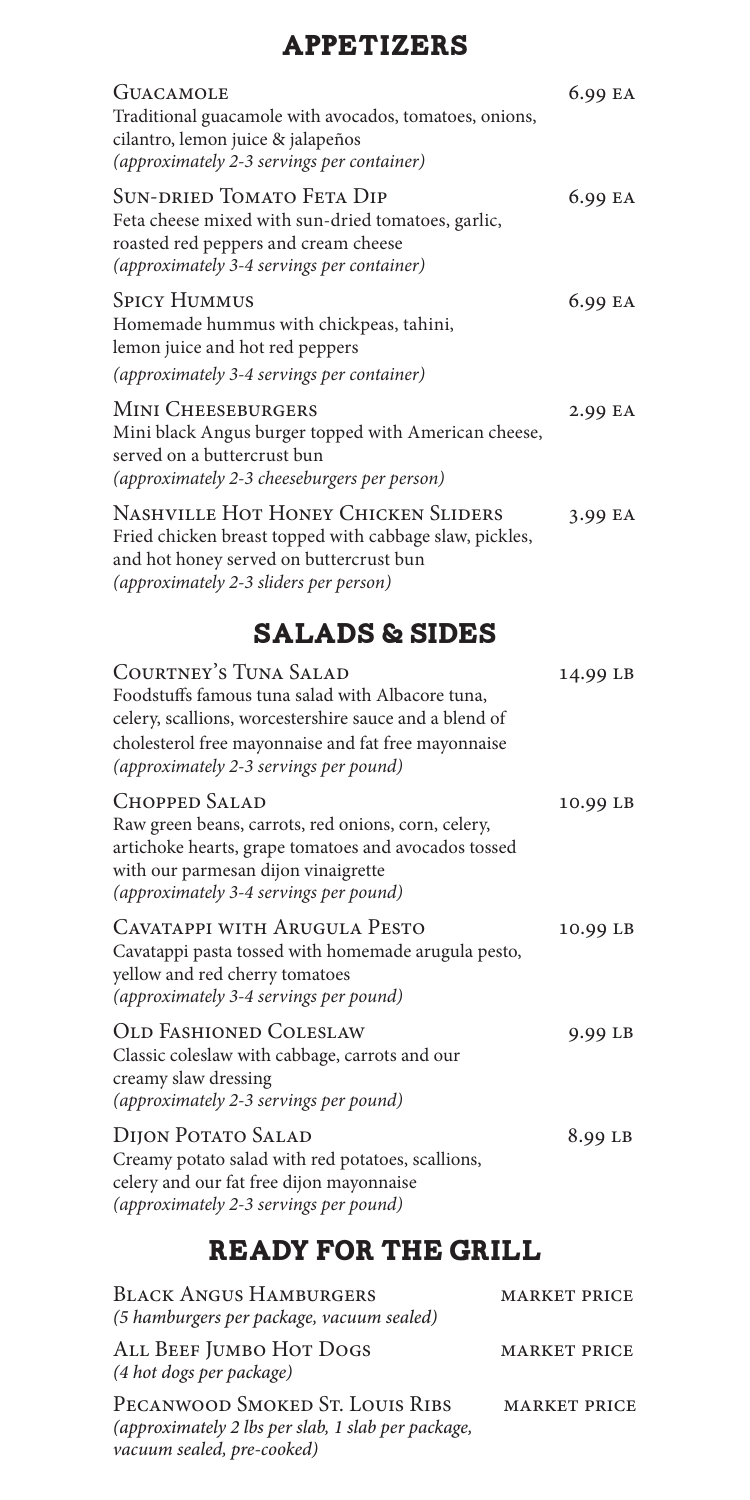#### **ENTREES**

| PANKO ENCRUSTED CHICKEN TENDERS<br>Harrison's Poultry Farm all-natural chicken breast<br>encrusted with panko breadcrumbs and quickly fried<br>(approximately 7-8 tenders per pound)                                | 15.99 LB |
|---------------------------------------------------------------------------------------------------------------------------------------------------------------------------------------------------------------------|----------|
| MINI BBQ CHICKEN QUESADILLAS<br>4" flour tortilla filled with grilled chicken breast,<br>BBQ sauce, scallions and mozzarella cheese<br>(approximately 8-10 quesadillas per pound)                                   | 10.99 LB |
| Thai Rice Noodles with Shrimp<br>Thai rice noodles tossed with grilled shrimp, scallions,<br>red bell peppers, sugar snap peas, cucumbers, bean sprouts<br>and fresh mint<br>(approximately 2-3 servings per pound) | 19.99 LB |
| <b>PASTRIES</b>                                                                                                                                                                                                     |          |
| VANILLA FROSTED CHOCOLATE FUDGE TORTE<br>Three layers of moist cake filled with fudge icing<br>and covered with vanilla buttercream<br>(approximately 5-6 servings per cake)                                        | 26.99 EA |
| FARMER'S MARKET LATTICE PIE<br>Flaky pie shell filled with medley of raspberries,<br>blackberries, strawberries, cherries and peaches, topped<br>with a lattice pie crust<br>(approximately 6-8 servings per pie)   | 20.99 EA |
| <b>KEY LIME PIE</b><br>Graham cracker crust filled with tart lime curd and<br>topped with sweet whipped cream<br>(approximately 6-8 servings per pie)                                                               | 21.99 EA |
| MINI CHEESEBURGER CAKE<br>Moist yellow and chocolate cake layered with colored<br>buttercream to look like a mini cheeseburger<br>(approximately 1 cake per person)                                                 | 4.99 EA  |
| <b>FRUIT THUMBPRINTS</b><br>Buttery cookies filled with assorted fruit preserves<br>(approximately 18-20 cookies per pound)                                                                                         | 17.99 LB |
| TUCCI'S PEANUT BUTTER CRUNCHERS<br>Peanut butter, peanuts and rice krispies enrobed in<br>rich dark chocolate<br>(approximately 18-20 crunchers per pound)                                                          | 17.99 LB |
| HOLIDAY MINI SHORTBREAD COOKIES<br>Our famous vanilla shortbread cookies cut into stars<br>with red and blue sugar<br>(approximately 28-30 cookies per pound)                                                       | 17.99 LB |
| <b>CRAZY GOOD BARS</b><br>Chocolate chip cookie dough layered with oreos and<br>topped with our chocolate fudge brownies                                                                                            | 17.99 LB |

*(approximately 3-4 bars per pound)*